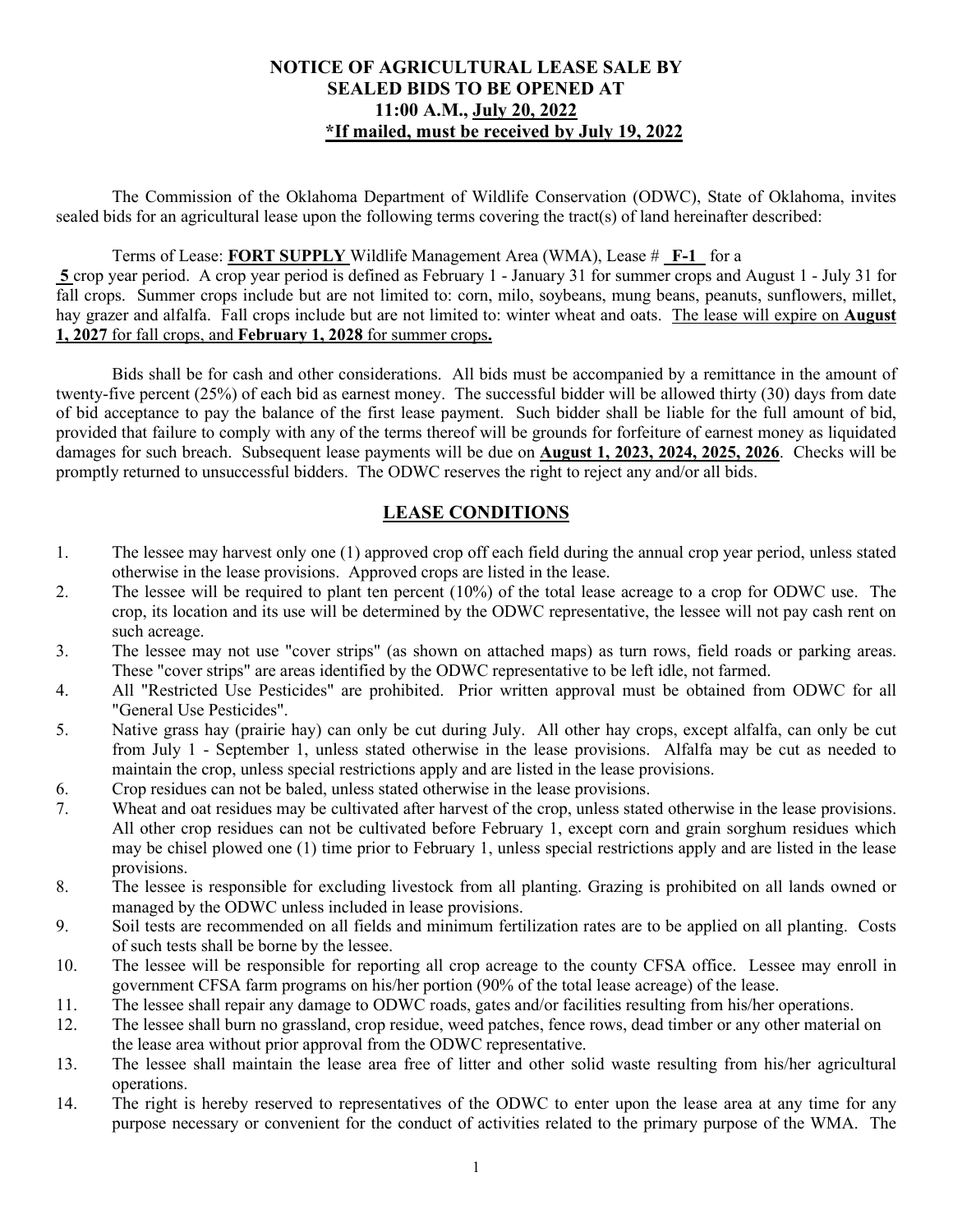lessee shall have no claim for damages of any character on account thereof against the ODWC or any representative thereof.

- 15. Hunters and other consumptive and non-consumptive users of the lease area shall be granted free foot access at all times, provided that such use does not significantly damage the lessee's unharvested crops.
- 16. Agricultural operations shall not be conducted during any restricted periods listed: ALL WEEKENDS BETWEEN OCTOBER 1 AND DECEMBER 1, OR ANYTIME DURING DEER MUZZLELOADER OR DEER GUN SEASON.
- 17. The lessee shall neither transfer nor assign this lease, nor sublet the demised premises or any part thereof, nor grant any interest, privilege or license whatsoever in connection with this lease.
- 18. The lessee shall cut no standing timber; conduct no mining operations; remove no sand, gravel or kindred substances from the ground except in the exercise of mineral rights heretofore reserved to the record owner thereof; commit no waste of any land; or in any manner substantially change the contour or conditions of the property except changes for soil and water conservation practices approved by the ODWC.
- 19. At the discretion of the ODWC Director, a lease may be terminated at any time for failure to comply with any of the terms, conditions, or provisions; for the violation of any rule or regulation in force on the WMA by the lessee or his/her agent or representative; or for a violation of a fish or wildlife regulation by the lessee resulting in a conviction; and provided that in case of such termination, no remission or charges shall be made against the ODWC or any representative thereof.

## **LEASE PROVISIONS**

WMA: Fort Supply WMA, Lease # F-1, Portions of: Sec. 5 T23N, R22W IM, and Sec. 29,30, & 32; T24N R22W IM: Woodward County, OK.

Location: (Map attached) From Fort Supply, OK - 1/2 mile west, 2 ½ miles south. Other fields are located south of this location.

Approved Crops: corn, milo, beans, peas, wheat, sunflower, millet, oats, alfalfa, or other grain or forage sorghums

Field# - Acres - Total Acres: #1-7.4 ac., #2-22.0 ac., #3-38.7 ac., #4-10.0 ac., #5-30.5 ac., #6-6.7 ac., #7-22.0 ac., and #8- 20.7 ac., Total Acres - 158.0

Specific lease provisions:

- 1. Double cropping will be permitted if the lessee uses no-till farming methods to plant a secondary crop. The primary crop will be the crop that has a seed bed prepared prior to planting. The ODWC's 10% will be left in the field from the summer crop or as designated by the ODWC representative.
- 2. 10% percent of all crops will be left standing in a location determined by the Area Biologist. Fields planted to alfalfa do not require the 10%. Fields planted to corn, soybeans, or milo harvested for grain and not tilled prior to March 1 do not require 10% to be left standing.
- 3. Cover strips must remain undisturbed in fields that are specified as such on the field maps.
- 4. Crop residues may be bailed to enhance wildlife use and facilitate planting operations.
- 5. A minimum of 50% of the total acres of the lease must be farmed each year.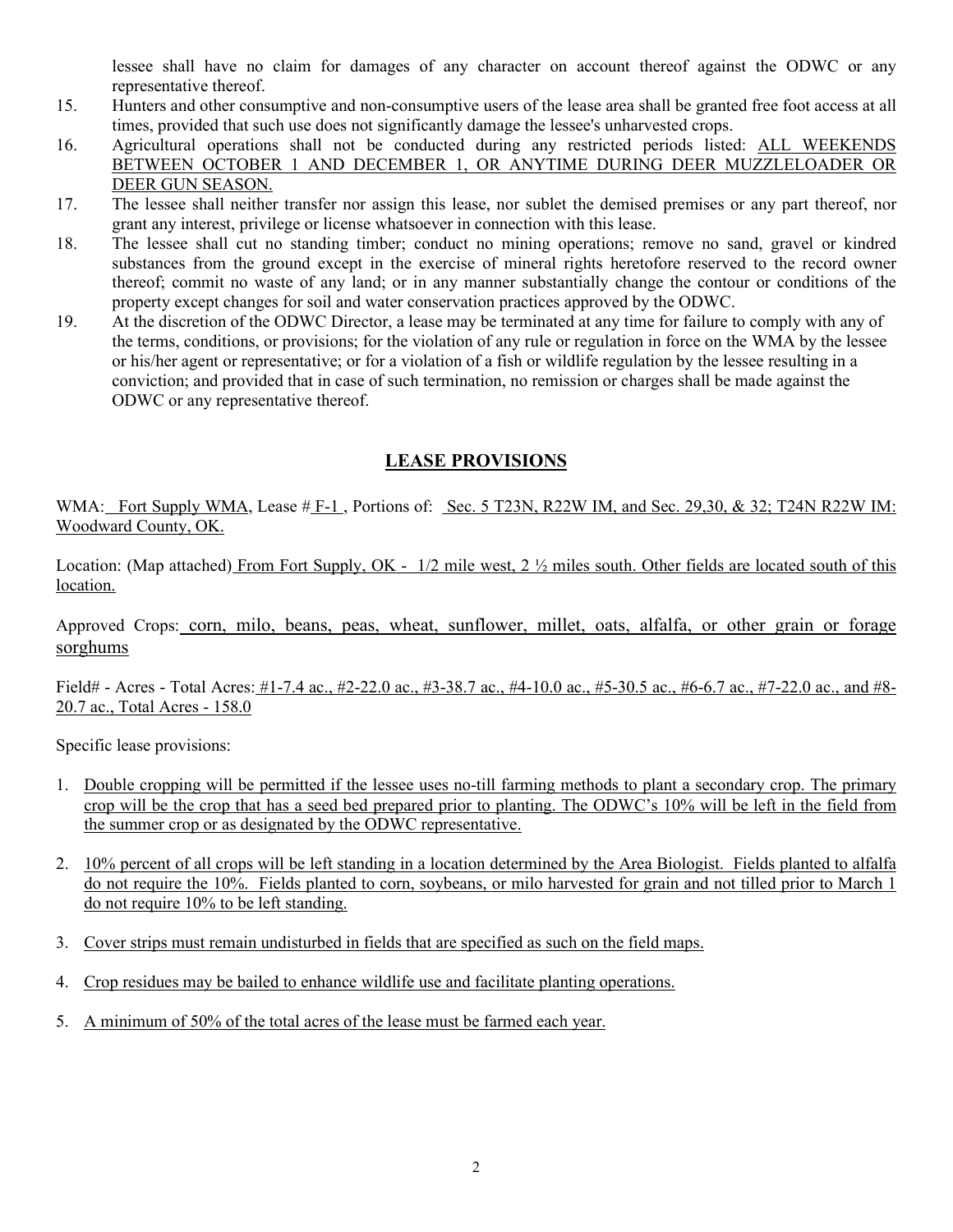#### **BIDDING PROCEDURE**

All bids must be signed and 25% of the bid total must be remitted with the bid. All bids must be in a sealed envelope plainly marked with the following information:

Bid opening date **July 20, 2022** 

**Fort Supply WMA – Ag lease** 

**Oklahoma Department of Wildlife Conservation Attn: Ag Lease Program 3014 Lakeview Woodward, OK 73801** 

**Note:** Bids must be received by **11:00 am on July 20, 2022**, mailed bids must be received by close of business on **July 19, 2022 Note**: Improperly marked envelopes may be rejected.

For additional information contact the ODWC representative, **Eddie Wilson, 580-334-0343** 

**Minimum Bid Required: \$ 8.00 /Acre ODWC Acres (10%): 15.8 NOTE: TO BE FILLED IN BY BIDDER**

**Bid(\$)/Acre x Acres Bid on = Total Bid(\$)** 

 $\textbf{S}$  x 142.2 ac = \$

**Earnest Money: Total Bid(\$) x 25% = \$ Submitted With Bid** 

**\$** x .25 = \$

**Bidder Signature Date ODWC Signature Date** 

**\_\_\_\_\_\_\_\_\_\_\_\_\_\_\_\_\_\_\_\_\_\_\_\_ \_\_\_\_\_\_\_\_\_\_\_\_ \_\_\_\_\_\_\_\_\_\_\_\_\_\_\_\_\_\_\_\_\_\_\_\_\_\_ \_\_\_\_\_\_\_\_\_** 

**Note**: If awarded the lease, this document will serve as the Lease Agreement. Fort Supply WMA - #F-1

**Please print the following information:** 

**Bidder Name: \_\_\_\_\_\_\_\_\_\_\_\_\_\_\_\_\_\_\_\_\_\_\_\_\_\_\_\_\_\_\_\_\_\_\_\_\_\_\_\_** 

**Mailing Address: \_\_\_\_\_\_\_\_\_\_\_\_\_\_\_\_\_\_\_\_\_\_\_\_\_\_\_\_\_\_\_\_\_\_\_\_\_\_\_\_** 

 **\_\_\_\_\_\_\_\_\_\_\_\_\_\_\_\_\_\_\_\_\_\_\_\_\_\_\_\_\_\_\_\_\_\_\_\_\_\_\_\_** 

**Phone Number: \_\_\_\_\_\_\_\_\_\_\_\_\_\_\_\_\_\_\_\_\_\_\_\_\_\_\_\_\_\_\_\_\_\_\_\_\_\_\_\_**